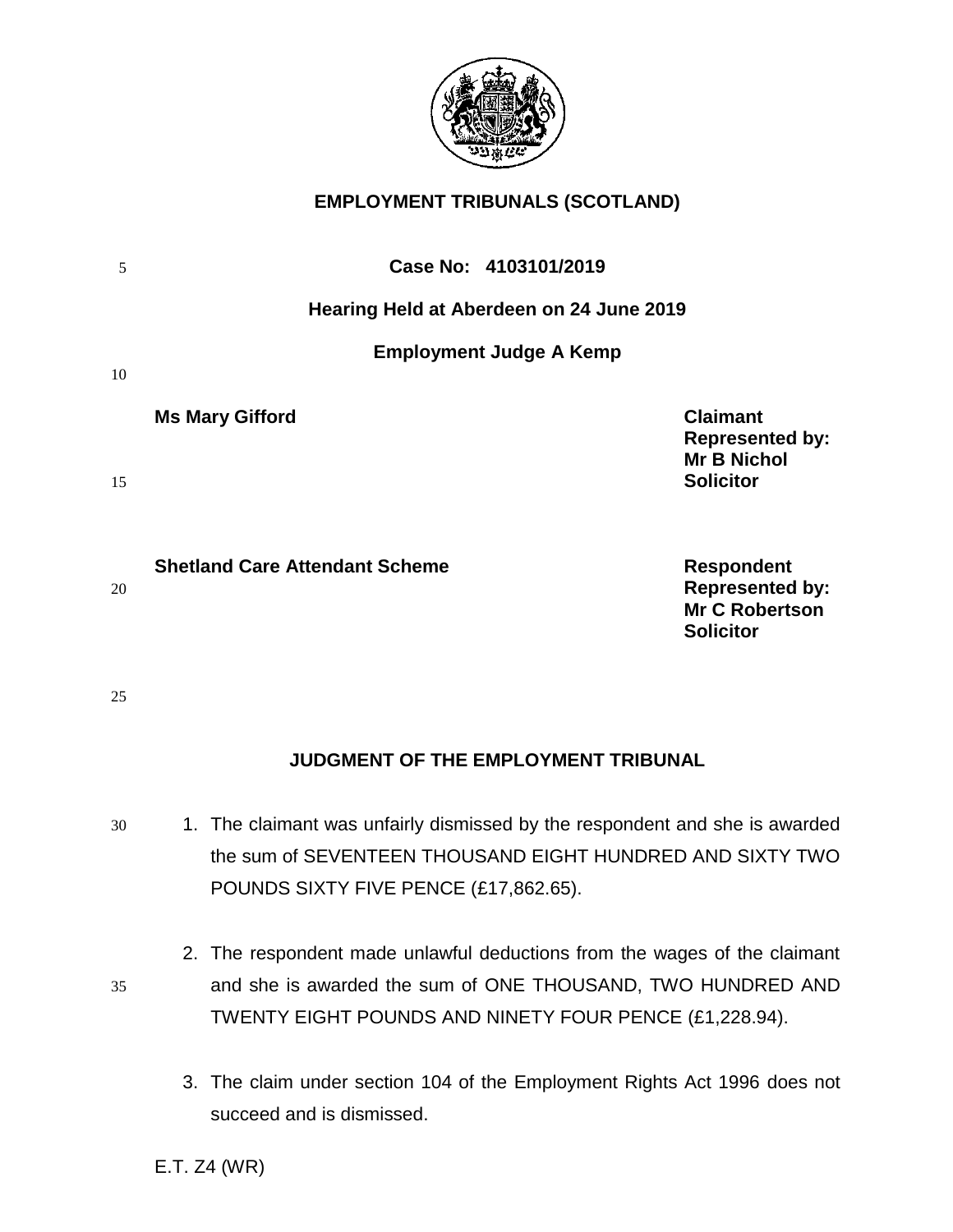#### **REASONS**

#### **Introduction**

5

1. The claimant made a claim of unfair dismissal against the respondent on the basis that she had been constructively dismissed in the circumstances, that 10 she had been victimised after raising a grievance and Tribunal proceedings, and had suffered an unlawful deduction from her wages. The Claim was denied in its entirely. The Tribunal proceedings referred to had been the subject of a Judgment by me dated 18 December 2018 in which I had determined that the claimant had not been dismissed as at that stage. Mr Nicol had appeared for 15 the claimant at that hearing and again at the present hearing, but Mr Robertson, now appearing for the respondent, had not done so earlier.

2. Following the hearing of the evidence in the case I considered the evidence as to remedy. The claimant had spoken to a schedule of loss in her evidence very 20 briefly. She was not cross examined in relation to it. It appeared to me however that the calculation of the basic award was in error, and that there were inconsistencies in the details provided for loss alleged to have been incurred. I asked that a message be sent to the parties' solicitors with regard to that, which was done on 25 June 2019. Extended correspondence then followed, 25 during which the claimant revised the sums sought by email of 26 June 2019, accepting that the basic award was at the lower sum that I had calculated it to be, but the respondent did not initially accept the revised figures for the compensatory award. In the absence of agreement a further hearing was fixed for evidence to be led on that matter on 26 September 2019. The respondent 30 by email of 12 September 2019 agreed the sums sought by the claimant. The hearing on 26 September 2019 was discharged thereafter. I was then in a position to conclude this Judgment.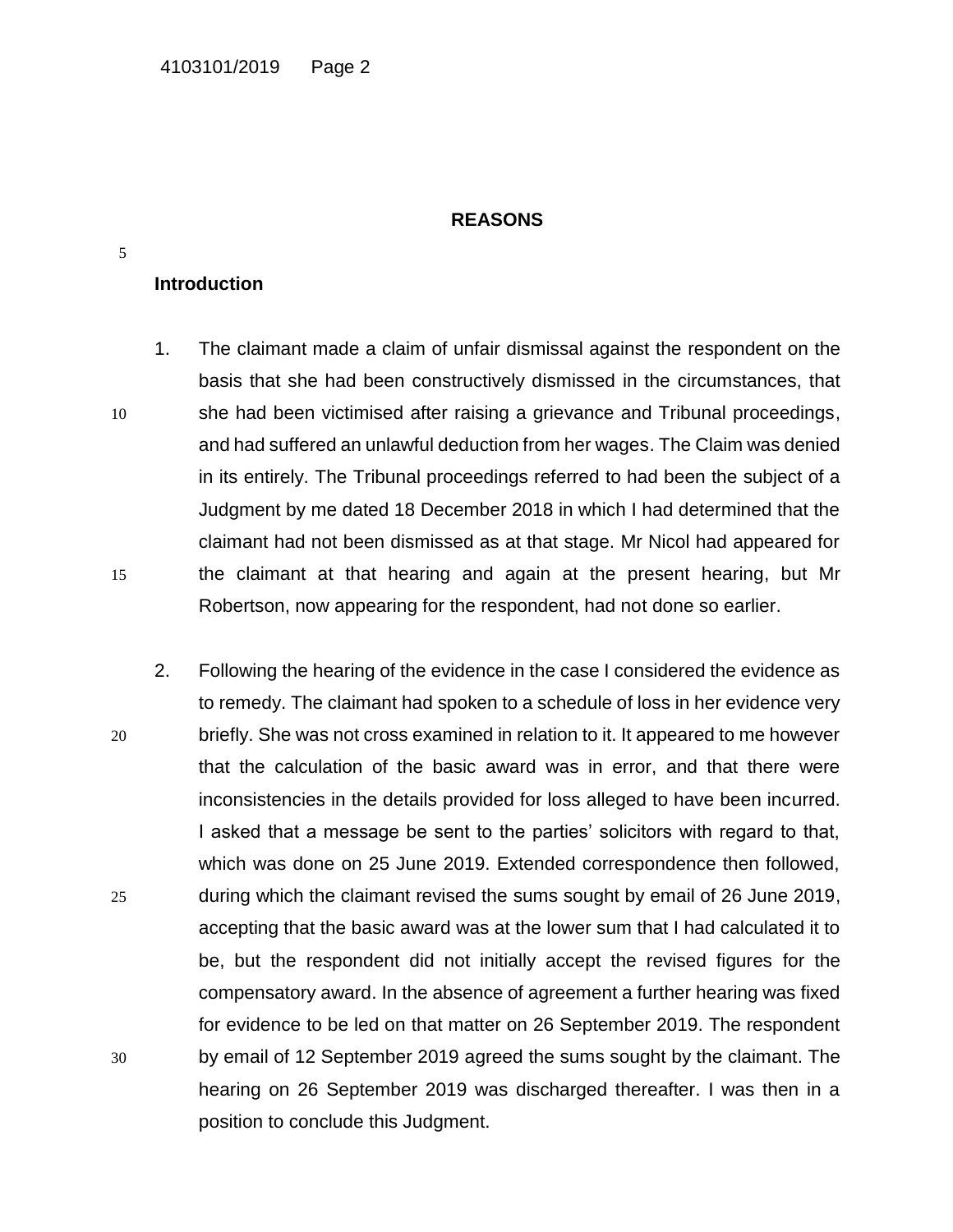# **Issues**

- 3. The following issues require to be considered:
- $(i)$  had the respondent dismissed the claimant under section 95(1)(c) of the 5 Employment Rights Act 1996 ("the Act")?
	- $(ii)$  If so, was it unfair under section  $98(4)$  of the Act?
	- (iii) Had the claimant been victimised for raising a grievance and Tribunal proceedings under section 104 of the Act?
	- (iv) Had there been a deduction from the wages of the claimant in paying
- 10 her Statutory Sick Pay and not full pay from 1 December 2018 under section 13 of the Act?
	- (v) What remedy ought to be afforded to the claimant in the event that any claim succeeded?

# 15 **Evidence**

4. The Tribunal heard from the claimant, and from Mr Alex Miller the Vice Chairman of the respondent. Documents were spoken to from a single bundle the parties had prepared. The evidence on loss has been referred to above.

#### 20

# **Facts**

- 5. The claimant is Ms Mary Gifford. Her date of birth is 6 February 1963. She was employed by the respondent, then called Crossroads (Shetland) Care 25 Attendant Scheme, as a Manager/Co-ordinator on 4 August 2003.
	- 6. The claimant is a registered nurse, having been so for 32 years, and also has a management qualification. She worked for the respondent for 20 hours per week. For the remainder of the time she worked on occasion as a bank nurse.

30

7. The respondent is a charity, run by a board of directors. It provides respite care for those who themselves care for others. It has about 30 employees, with two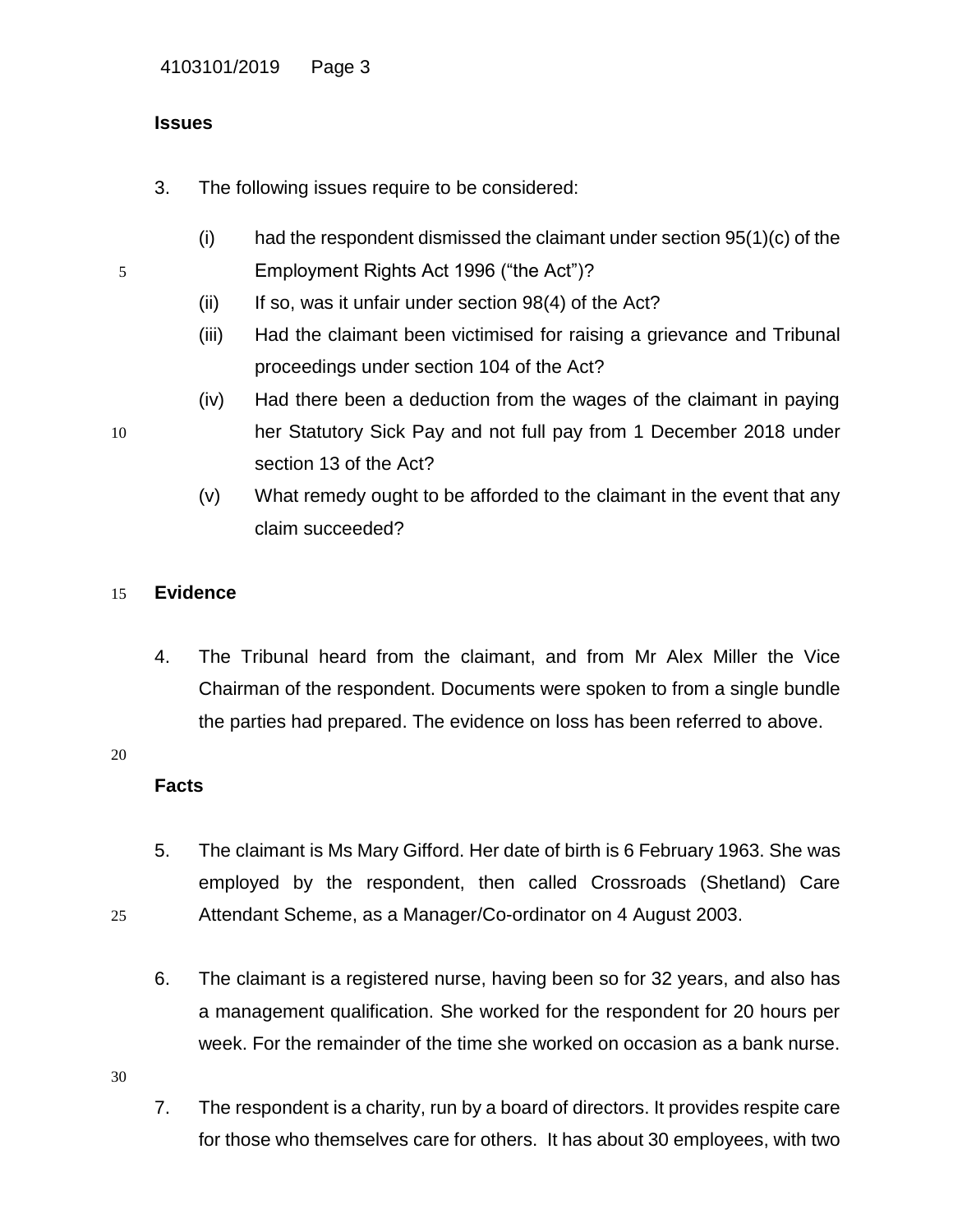in a managerial and administrative role being the claimant and her colleague Mrs Kate Fraser.

- 8. The claimant received a Statement of Terms and Conditions dated 11 August 5 2003, which confirmed her role as Manager/Co-ordinator.
	- 9. Clause 2 stated:

"You are required to carry out the duties set out in the attached Job Description and any other related duties as required by the Management 10 Committee and which is deemed to form part of this Statement."

10. Clause 10 provided:

### "Sickness and other absence

Should you be unable to attend your normal place of work due to 15 sickness, disability or any other reason, you shall inform the Chairman as soon as practicable before your normal start time on the first day of absence and, where applicable, thereafter provide the appropriate written sickness report/medical certificate."

- 20 11. A Job Description was provided, which set out the overall purpose of the post as being "To be responsible for the day to day management of the scheme, including service delivery, recruitment, training and management of staff and volunteers, operation of administration and finance systems." It set out more detailed duties and responsibilities for the management of the business of the 25 respondent. In practice the claimant did manage all of the other staff, including Mrs Fraser.
- 12. Mrs Fraser held the title of Office Manager/Assistant Co-ordinator. A Job Description for that post was provided. The role was "to report to and assist the 30 Co-ordinator on all matters relative to the administrative aspects of the Scheme and also provide a back-up to the Co-ordinator to cover annual holidays and sick leave, and will provide regular weekly work duties as delegated by the Co-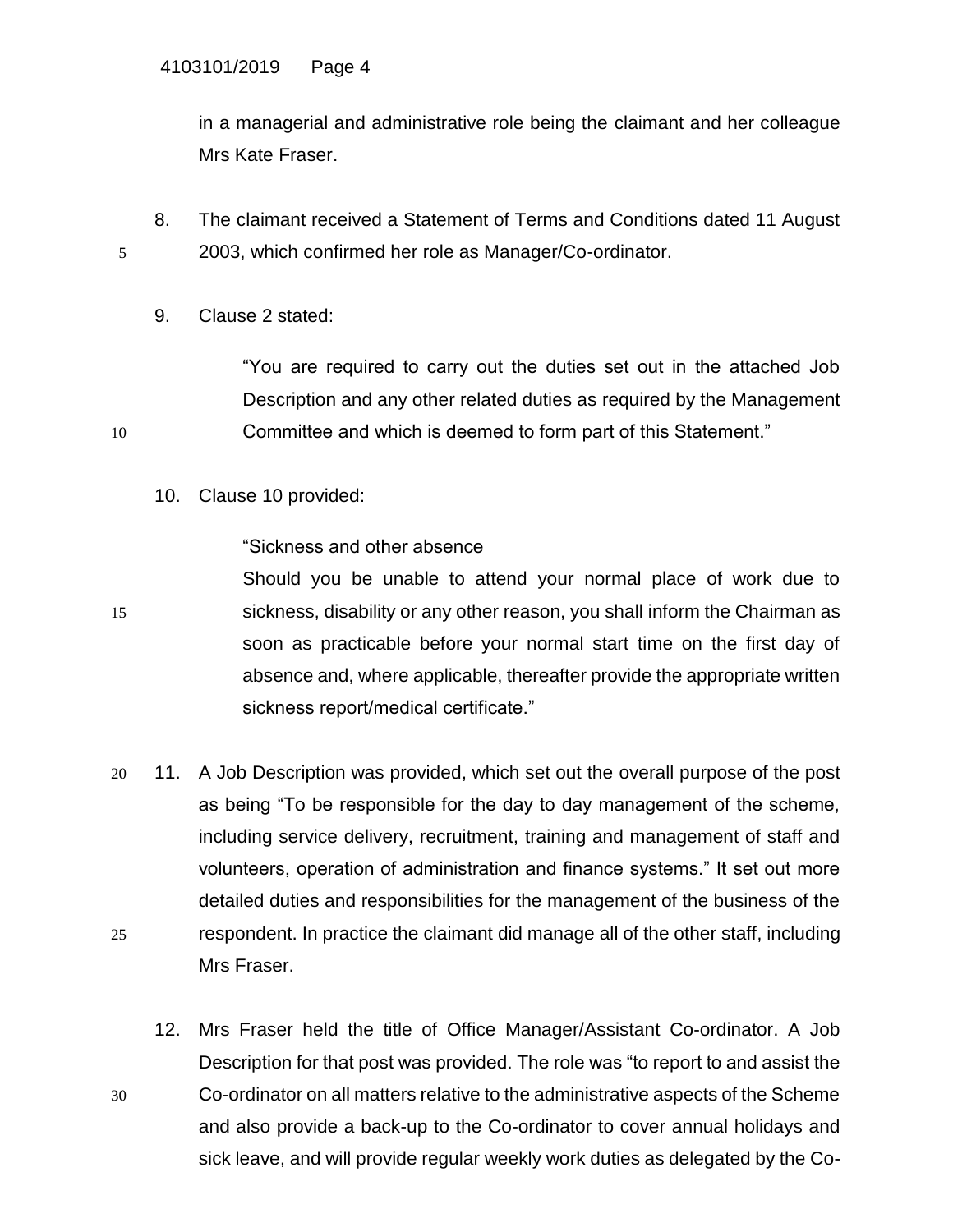ordinator". She also prepared the payroll for the respondent, and had primary responsibility for financial matters. The reference to "Co-ordinator" was to the role of the claimant, whose full title was as above.

- 5 13. Mrs Fraser generally covered the work of the claimant when the claimant was on annual leave or off sick.
- 14. The claimant was the registered manager for the respondent with the Scottish Social Services Council, and with the Care Inspectorate. Together with 10 Mr Alec Miller the Vice Chair of the respondent she was authorised signatory for Disclosure Scotland in respect of the care of vulnerable adults and children.
- 15. Mrs Fraser passed a managerial qualification known as SVQ4 and sought a pay rise in light of that. The precise date of that qualification was not provided 15 in evidence. The claimant was informed by Mrs Fraser of the intention to raise that issue at a meeting of the directors of the respondent to be held on 17 April 2018. The claimant did not have any opposition to the request by Mrs Fraser for a pay rise. At that point, the claimant was Mrs Fraser's line manager.
- 20 16. The meeting on 17 April 2018 duly took place, and was chaired by Mr William Henderson, the Chair of the respondent. Both the claimant and Mrs Fraser were in attendance. Under "Any other competent business" of the agenda, Mrs Fraser raised the issue of her wages, and sought an increase. The Chairman Mr Henderson asked whether the claimant and Mrs Fraser were 25 willing to work as joint managers. That had not been something that had been raised with the claimant before, nor had it been raised as a possibility with other directors, including Mr Miller who was present. Mr Henderson proposed that the job titles of both posts be changed to "Joint Co-ordinator", with effect from 1 April 2018, and therefore retrospectively. That was unanimously agreed by 30 the Directors at the meeting.
	- 17. The claimant was unhappy with the changes proposed. She had until that point been the sole manager.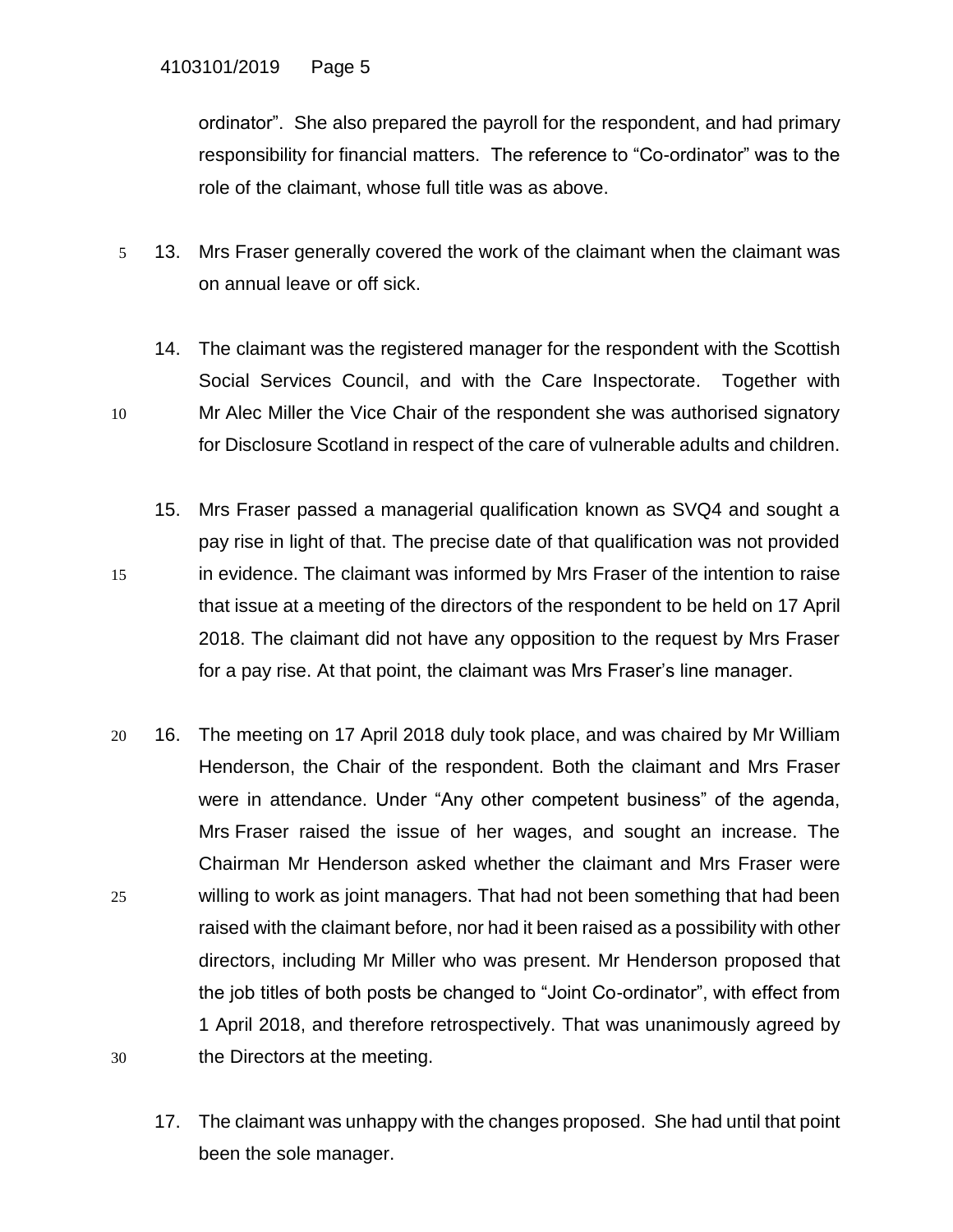18. The proposed change to the claimant's terms and conditions of employment was (i) to the title, being changed to "Joint Co-ordinator" (ii) line management responsibility, no longer including Mrs Fraser and (iii) duties she had formerly 5 carried out alone being carried out with Mrs Fraser, the detail of which was not provided to the claimant.

19. The claimant was not aware of what changes would be proposed to her own duties and responsibilities but considered that there would inevitably be a 10 division of them between her and Mrs Fraser. She did not know how the joint role with Mrs Fraser was intended to work. There was no consultation with her in relation to either the principle or detail of the change to her role.

- 20. She was not happy with what had occurred, which had been raised with her at 15 the meeting with no fore-warning, and therefore no consultation. She had not been prepared to address the issue at that stage.
- 21. She discussed matters initially with Mr Miller, the Vice-Chairman, on 10 May 2018. He sought advice from Voluntary Action Scotland, an umbrella 20 organisation of which the respondent was a member, and after doing so, on 24 May 2018 met the claimant again and suggested in accordance with the advice that he had received that if she was unhappy she raise a formal grievance.
- 25 22. The claimant then raised a grievance, by letter which is undated but which was delivered on or about 29 May 2018. She did so under the Grievance Procedure of the respondent. That procedure had three stages, the first being providing a written grievance, the second being a meeting with a manager, and the third being an appeal. Her grievance was that the change had been proposed 30 without consultation with her, and amounted to a breach of contract.
	- 23. There was no stage 2 meeting held with the claimant under that procedure, in breach of it. Mr Henderson, as Chair of the respondent wrote on 7 June 2018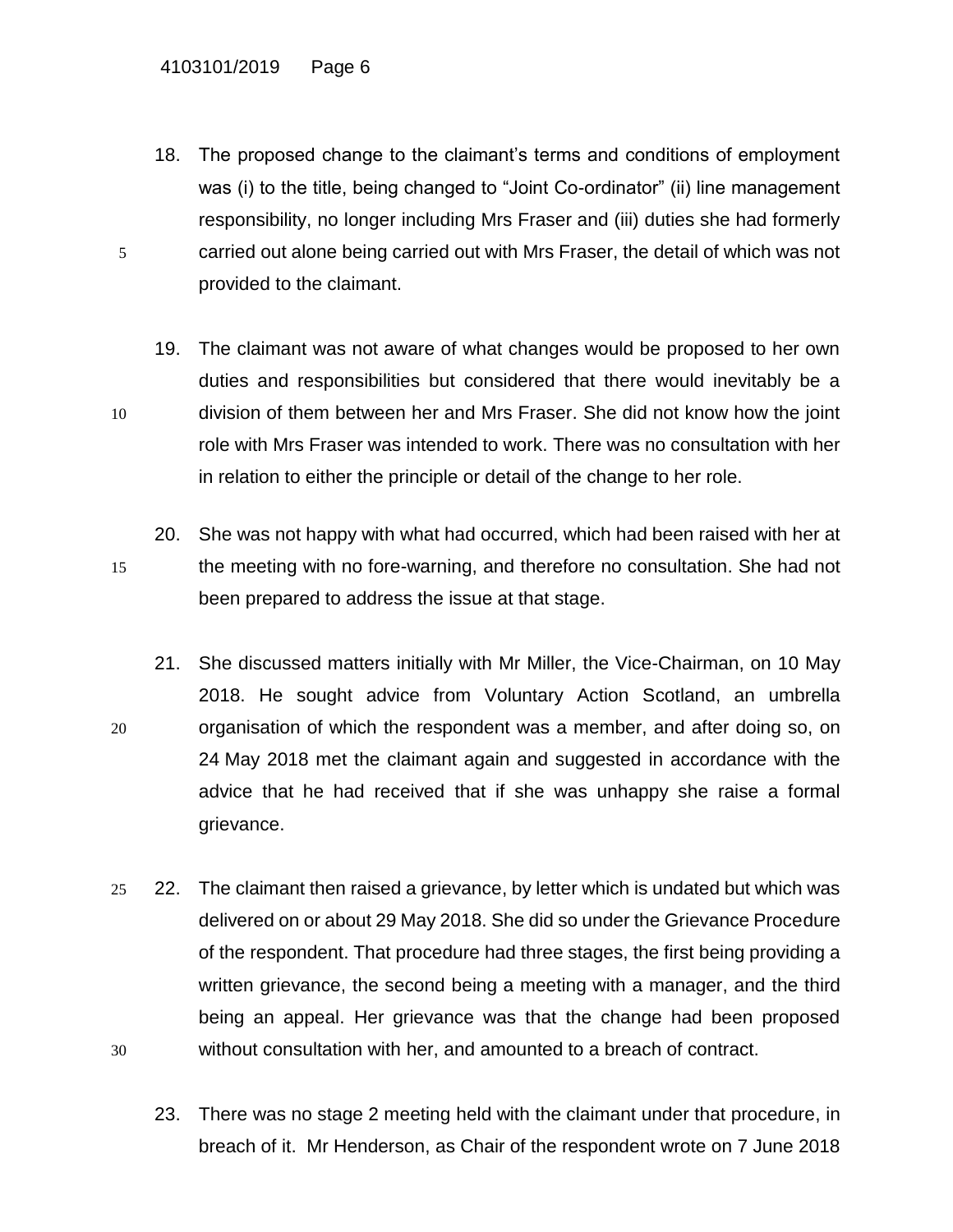to reject the grievance. It stated, "It is not for a member of staff to dictate how a board should conduct its business……I am disappointed you feel so aggrieved." There was an offer of having a matter in relation to her concerns on the next agenda for a Directors' meeting.

- 5
- 24. The claimant appealed that decision by letter of 13 June 2018. It was heard on 26 June 2018. The claimant was accompanied at the appeal hearing by Mr L Irving who tabled a detailed written submission on her behalf.
- 10 25. The decision of the appeal was intimated by letter of 8 July 2018, which rejected the appeal, and added "After a review and joint agreement on relevant/shared duties and responsibilities, new contracts of employment will be issued to the joint co-ordinators as soon as possible."
- 15 25, There was no attempt at any stage thereafter by the respondent to seek agreement with the claimant on sharing of duties and responsibilities, and no such contract of employment was issued to the claimant, and her agreement on duties or responsibilities was never sought.
- 20 26. After being absent on two weeks' annual leave following the appeal decision the claimant commenced a period of sick leave. She was certified as unfit for work with the respondent on account of "work stress" from that date onwards. The claimant commenced sick leave on 30 July 2018 which continued until the termination referred to below.
- 25
- 27. When she commenced the period of sick leave, she was maintained on full pay by the respondent. She was not informed that that was either discretionary or provided on a goodwill basis.
- 30 28. When the claimant and Mrs Fraser had earlier been absent by ill health, in 2017 and 2018 respectively, they had been maintained on full pay for the duration of their absence, one month in the case of the claimant and three months in the case of Mrs Fraser. When the claimant's predecessor Mr Molloy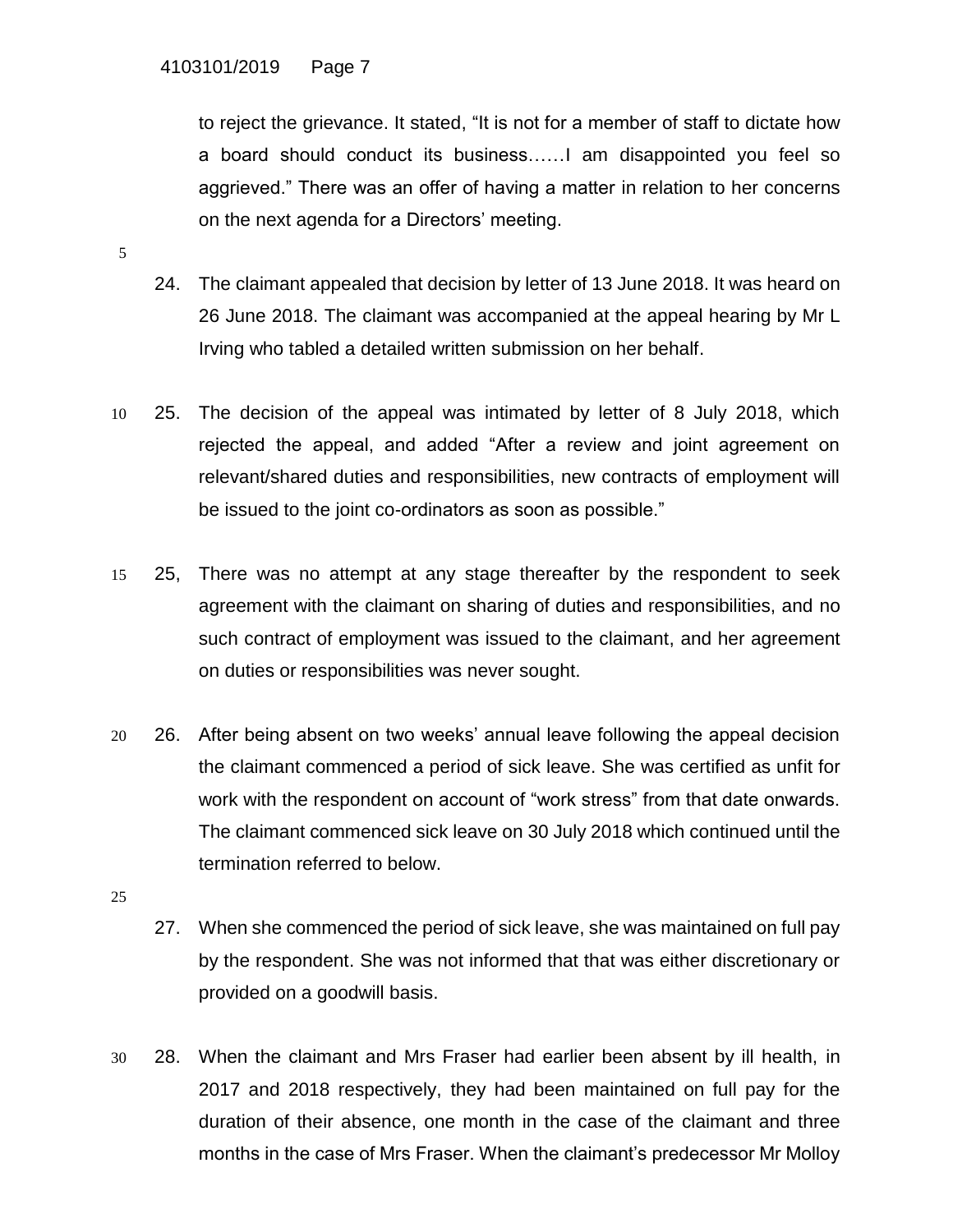was absent for a year in about 2001, he was provided with full pay for six months and half pay for six months.

- 29. Mrs Hughson of Shetland Voluntary Action, a group of voluntary organisations 5 on Shetland of which the respondent was a member, informed the claimant that the respondent had adopted the sickness and bereavement policy of Shetland Islands Council, as had other voluntary sector employers on Shetland, which provided for six months' full pay and six months' half pay for those absent through ill health.
- 10
- 30. The claimant continued to work on as a bank nurse on occasion in the period after 30 July 2018. She was advised that it was helpful to her mental health to do so, and that the reason for her being unfit to work was her concerns over the changes being proposed to her working conditions.
- 15
- 31. On 28 August 2018 the claimant presented a Claim Form to the Tribunal alleging that the respondent had dismissed her. The claim was opposed by the respondent. A hearing into the claim was held on 19 November 2018.
- 20 32. In about December 2018 the respondent decided to seek occupational health advice in relation to the claimant's absence from work. They were concerned that she was unfit to work for them, but not other parties. They instructed Shetland Health Board to carry out the assessment. Shetland Health Board informed the respondent by email on 4 January 2019 that they would offer the 25 claimant an appointment on 10 January 2019, but the email to the respondent was not received by them. The claimant was not informed of the proposed appointment on 10 January 2019 and accordingly did not attend it.
- 33. On 7 January 2019 Mr Miller telephoned the claimant. He informed her that 30 there had been a discussion with Mr Duncan a finance officer at Shetland Islands Council that provided the majority of the funding for the respondent, and that as a result her pay would reduce to statutory sick pay (SSP). The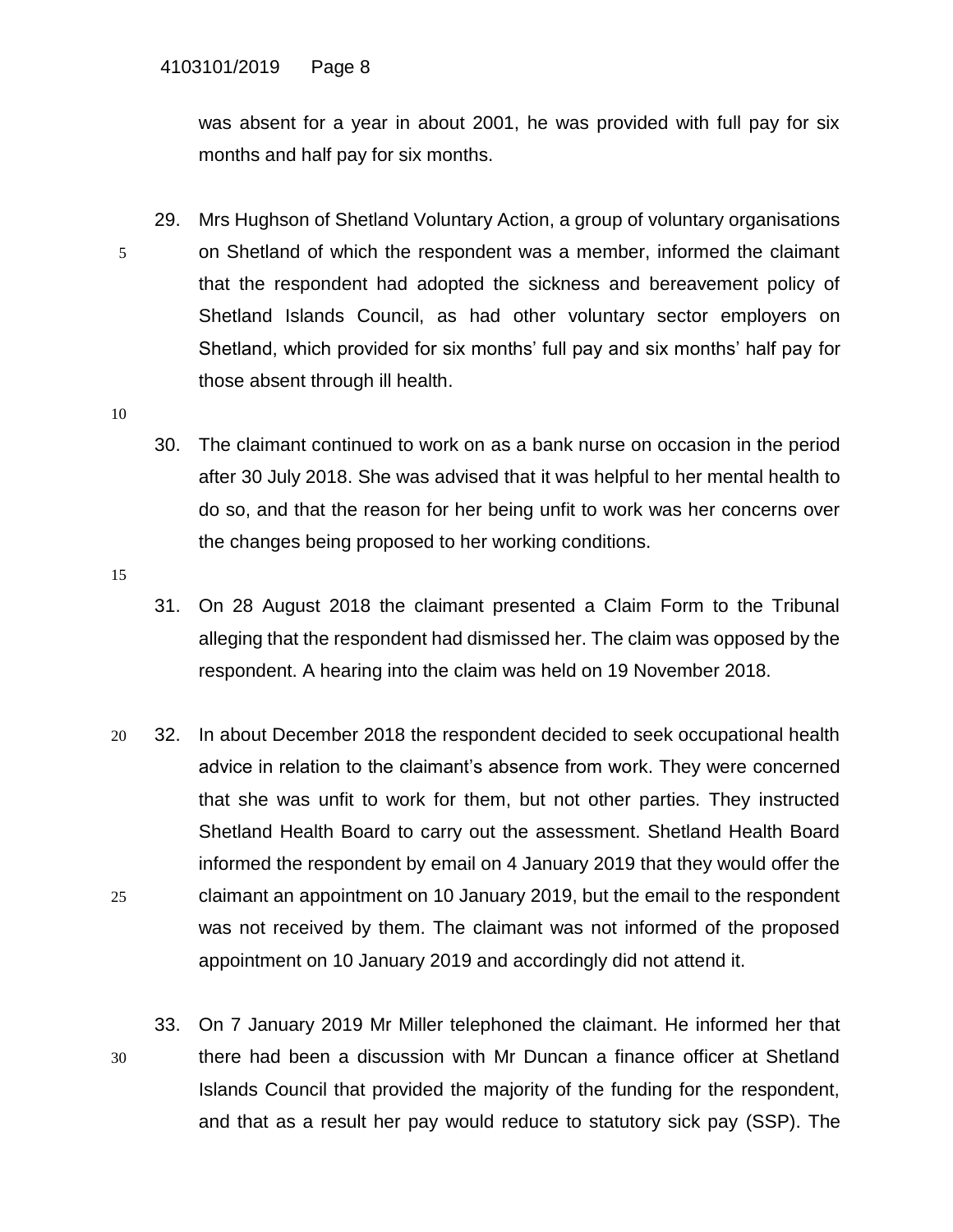claimant was surprised by that discussion, and angry that this was being imposed on her.

- 34. On 10 January 2019 the board of directors of the respondents met. Mr Miller 5 reported the conversation that he had had with the claimant on 7 January 2019. In doing so, he claimed that she had used foul language. The claimant had not done so.
- 35. The meeting discussed the respondent's financial position. They were 10 projecting a deficit of about £10,000 for the financial year due to end on 31 March 2019. The meeting considered in addition that (i) the claimant was certified as fit for work at other employers (ii) she had, as they believed it, not appeared for an appointment with occupational health that day, 10 January 2019, and (iii) that according to advice from a representative present from 15 Shetland Voluntary Action, as the claimant's contract of employment did not provide specifically for sick pay, they were able to pay her statutory sick pay. In light of that, Mr Henderson the Chair of the respondent proposed that the claimant be placed on SSP with effect from 1 December 2019. The minute of the meeting recorded that the decision was made to do so, and that that 20 decision was unanimous.
- 36. That decision was communicated to the claimant by letter dated 11 January 2019, from Mr Miller. It referred to the decision "this morning", but which was in fact taken the previous day. It referred to her having had five months' full pay 25 which was said to be "a generous goodwill gesture, this in the context of a project currently operating at a deficit and under budgeting pressures from funders." She was therefore paid SSP from 1 December 2018, and her payslip for that was enclosed.
- 30 37. The claimant's net pay for November 2018 was £1,221.99, and was paid at the end of November 2018. Her net pay was normally at or about the level of £1,100 to £1,200 per month. It was normally paid at the very end of a month, or the first or second day of the next month. It was paid by cheque.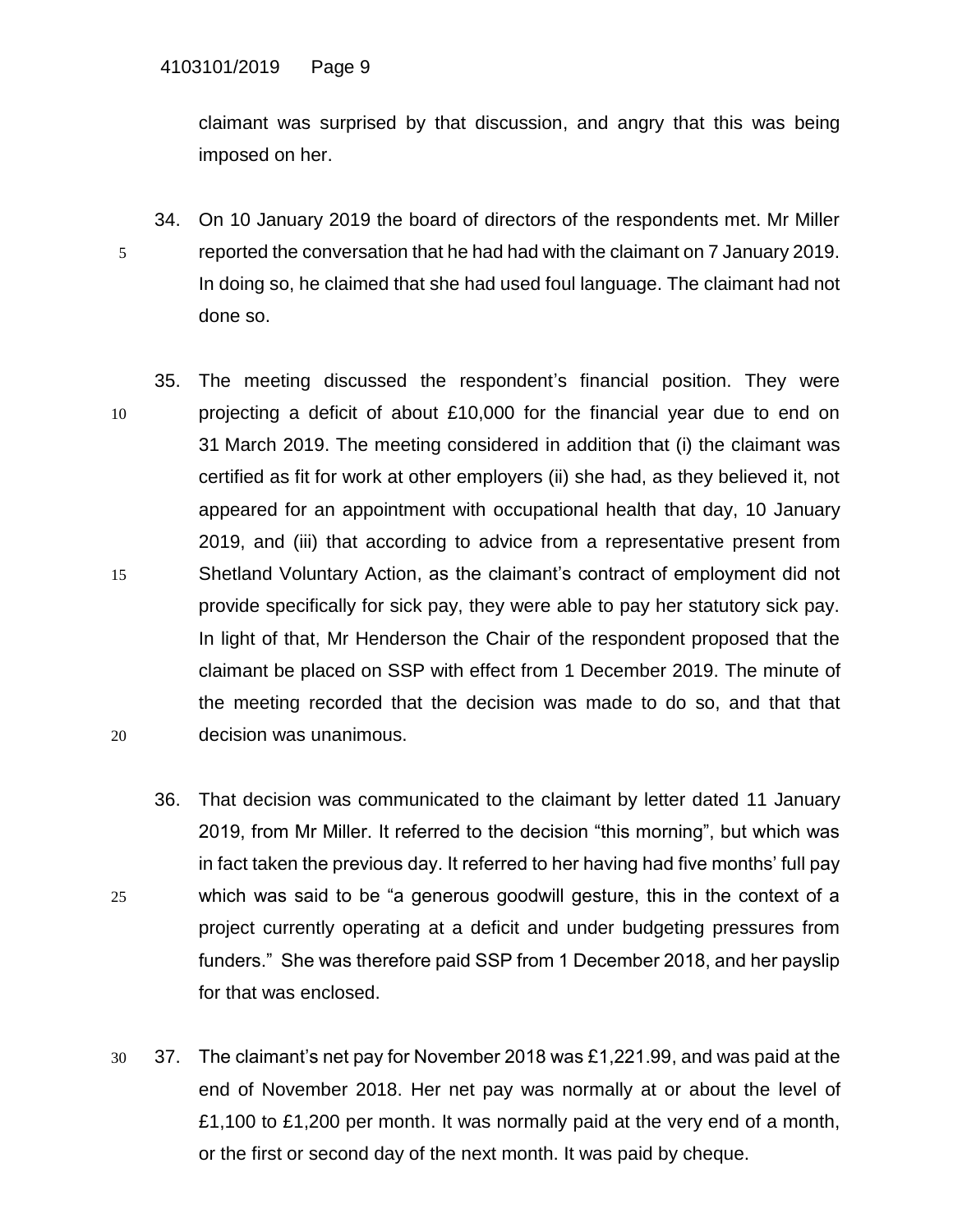- 38. On 20 December 2019 Judgment in the claim made by the claimant was issued to the parties, dismissing it for the reasons there set out.
- 5 39. The claimant's net pay for the month of December 2018 was received by her on 12 January 2019, about ten days late. It was in the sum of £499.20. It had been calculated on the basis of SSP and included an income tax rebate.
- 40. On 21 January 2019 the claimant wrote to the respondent to tender her 10 resignation on notice of one month. She alleged that she had been constructively dismissed by the decision to reduce her pay to SSP, without notice and backdated to 1 December 2018, which she alleged was itself a breach of contract, and that "coupled with events over the last 10 months have made my employment with Shetland Care Attendant Scheme untenable."
- 15
- 41. The claimant's employment with the respondent terminated on 19 February 2019. She was paid at the level of SSP until that date. Her period of certified absence continued until March 2019.
- 20 42. On 21 March 2019 Mr Henderson wrote to the respondent's care attendants stating "I write to advise that Mary Gifford has resigned from her post as joint managing directors of Shetland Care Attendant Scheme (SCAS) with effect from 17 February 2019. Karen Fraser, joint manager, has been covering Mary's post for almost 12 months, while Mary was on extended sick leave…." 25 The claimant had been absent on sick leave since 30 July 2018. She had not been provided with any document stating her role as joint manager.
- 43. The respondent's accounts for the financial year to 31 March 2019 disclose a deficit of expenditure against income of £10,436. In the previous financial year 30 the deficit had been £2,417.
	- 44. The claimant's earnings with the respondent for working 20 hours per week were £1,383.12 gross, £1,154.79 net per month, the equivalent of £319.18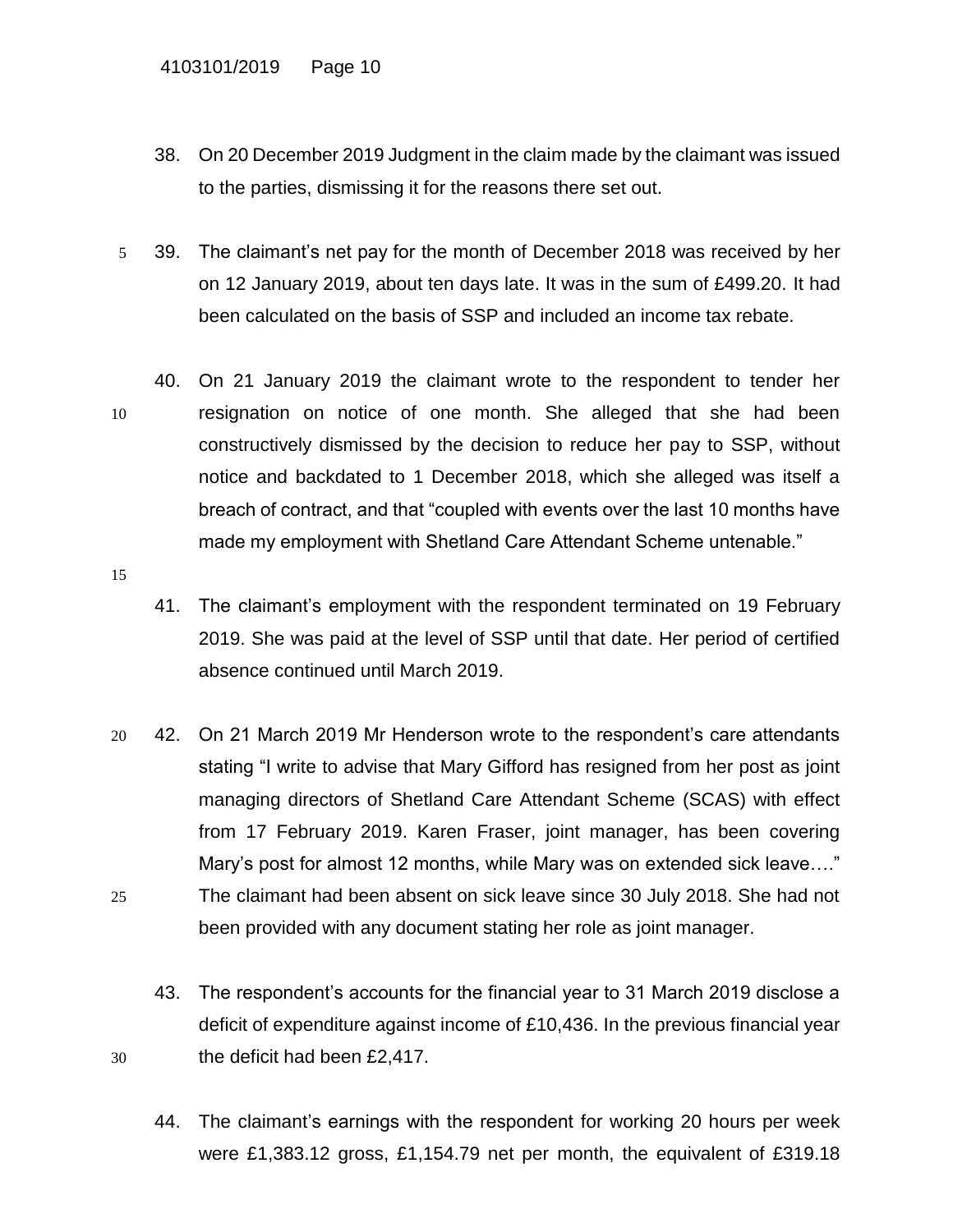gross and £266.49 net per week, exclusive of pension provision. Following the termination of employment she applied for a nursing role for which she was not successful, and for roles as a relief school cleaner and relief care at home worker, for which she was successful.

- 45. The claimant took up an appointment as a Relief School Cleaner with Shetland Islands Council with variable hours. The position commenced in November 2018. She took up a further role with the same employer as Relief Social Care Worker on 4 February 2019. She had a further role as personal assistant to Ms 10 Kay Tulloch in May and June 2019.
- 46. The claimant's net earnings as relief cleaner were £148.94 in February 2019, £52.90 in March 2019, nil in April 2019, £52.9 in May 2019 and nil in June 2019. Her net earnings as relief social care worker was all in May 2019, 15 including earlier work, and was £710.73. The net earnings as personal assistant totalled £57.40. The claimant worked 26.75 hours as a care worker in June 2019, and was estimated to have net earnings from that of £400 paid in July 2019.
- 20 47. The difference between the claimant's pay at SSP levels from 1 December 2018 to date of termination is £1,228.94.
- 48. The claimant was a member of the Shetland Islands Council pension scheme. 25 Under that scheme, employer pension contributions are 20% and employee pension contributions are 6%. The pension loss that the claimant suffered in the period from termination of employment to 20 November 2019 is £2,400.

# **Submissions for claimant**

30

5

49. Mr Nicol asked me to accept the claimant's evidence. He argued that the claimant's contract of employment had been terminated by the material changes to her title and duties, and by the unilateral and backdated imposition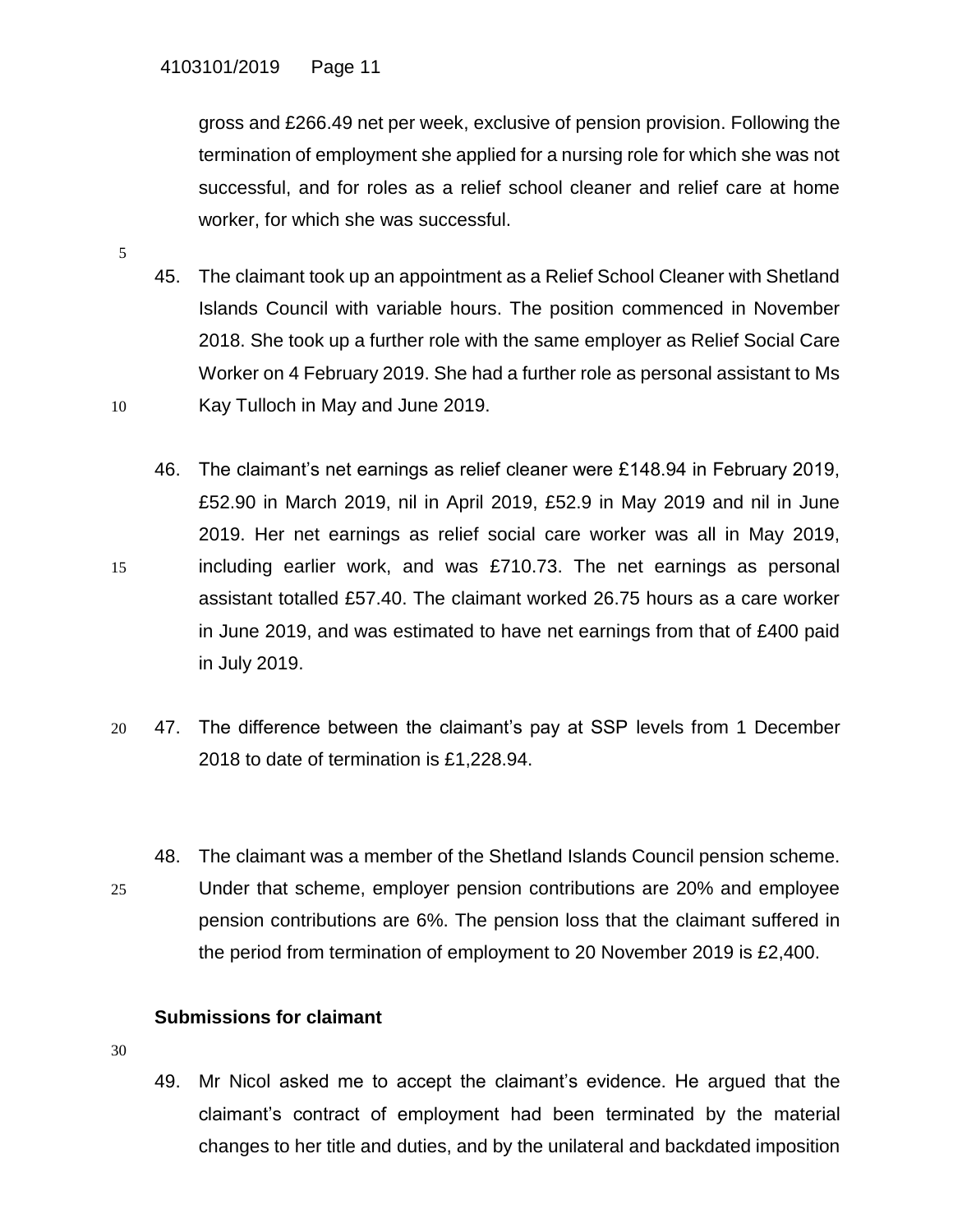of SSP when her entitlement was to the Shetland Islands Council policy provision which had been adopted and implemented of six months' full pay and six months' half pay. He also alleged a breach of the implied term as to trust and confidence by (i) the demotion in April 2018 (ii) the failure to follow the 5 grievance policy (iii) the backdated reduction in pay to SSP level. He argued that they did undermine trust and confidence, that the claimant had resigned in response to that, and did not delay in doing so. He referred to section 95(1)(c) of the Employment Rights Act 1996, and to the cases of *Western*  **Excavating v Sharp, Malik v BCCI** (both of which are referred to below) and 10 *Woods v WM Car Services [1982] IRLR 413.* He referred to Mr Miller's evidence that the backdating was entirely inappropriate, and that he had not agreed with it.

- 50. He argued that a factor in the decision to reduce pay was that she had made 15 a grievance and then pursued a claim to Tribunal. The decision had been made at the next board meeting after the Tribunal decision was issued. The respondent had made no attempt to contact the claimant to discuss issues, and based their decision on her not attending an appointment she had not known of.
- 20
- 51. With regard to pension provision, the contribution of the employer had been given in evidence at 20%, and the figure for loss was no less than £2,400.
- 52. The issue as to remedy was the subject of further correspondence as set out 25 above.

#### **Submissions for respondent**

30 53. Mr Robertson invited me to dismiss the claim. He argued that there had been no demotion, that the claimant's contract, job description and salary had not changed. There had been a minor change to job title and structure. The grievance had been reasonably handled and any issue remedied by the appeal. There was no contractual entitlement to sick pay, and it had been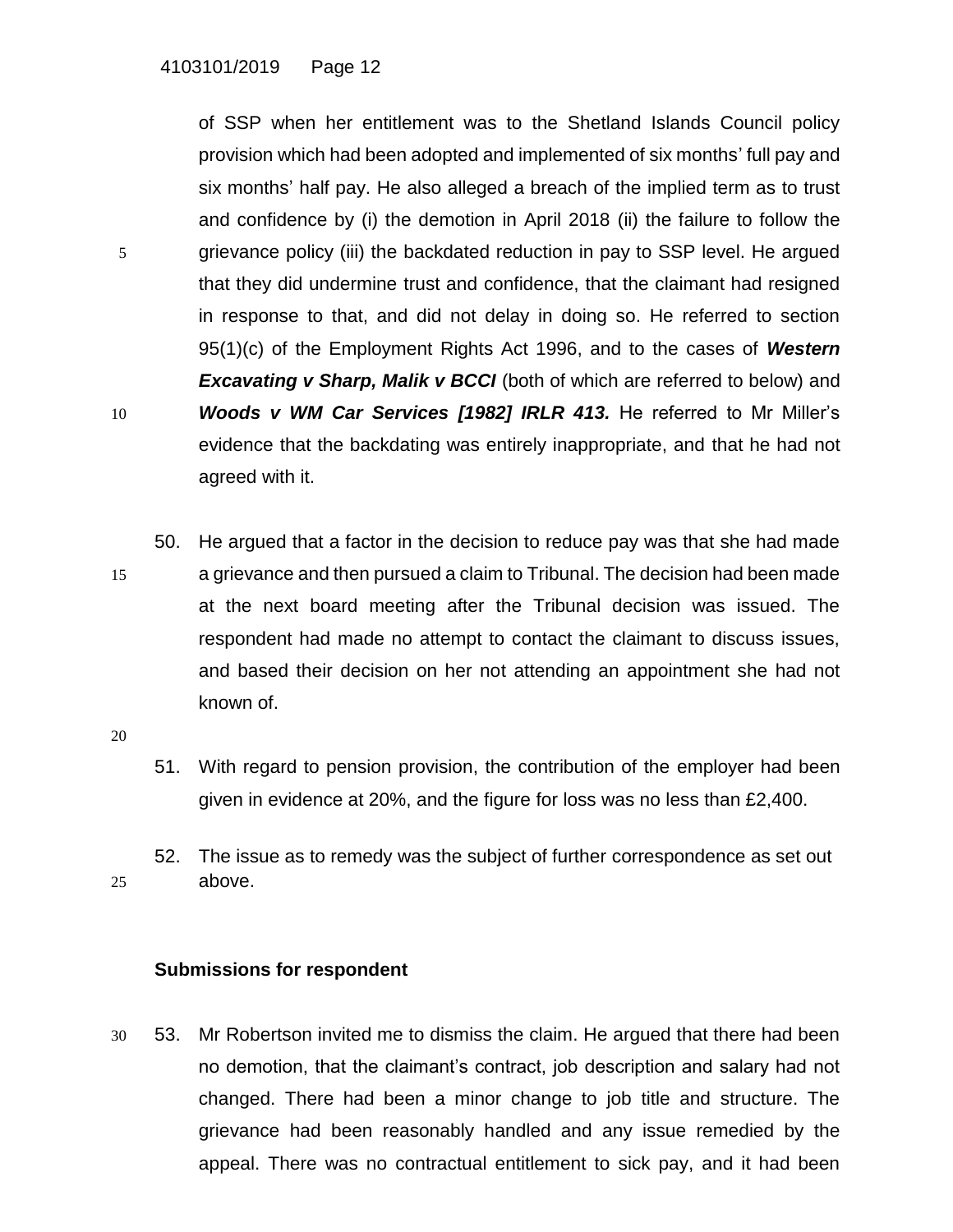discretionary. The decision to pay at SSP levels had been taken for the reasons in the minute of the meeting and not because of the grievance or tribunal claim. He referred to the test in *Western*, and argued that there had been no fundamental breach of contract. He argued that there had not been 5 victimisation. He asked me to prefer the evidence of Mr Miller.

- 54. He did not make any submission with regard to remedy, and agreed the figure of pension loss at £2,400.
- 10 55. The issue as to remedy was the subject of further correspondence as set out above.

#### **Law**

15

56. Section 95 of the Act provides, so far as material for this case, as follows:

#### "**95 Circumstances in which an employee is dismissed**

(1) For the purposes of this Part an employee is dismissed by his employer if (and, subject to subsection (2) only if)—

- 20 (a) The contract under which he is employed is terminated by the employer (with or without notice)…."
	- 57. Section 98 of the Act provides, so far as material for this case, as follows:

#### "**98 General**

- 
- 25 (1) In determining for the purposes of this Part whether the dismissal of an employee is fair or unfair, it is for the employer to show—
	- (a) the reason (or, if more than one, the principal reason) for the dismissal, and
- (b) that it is either a reason falling within subsection (2) or some other 30 substantial reason of a kind such as to justify the dismissal of an employee holding the position which the employee held.
	- (2) A reason falls within this subsection if it—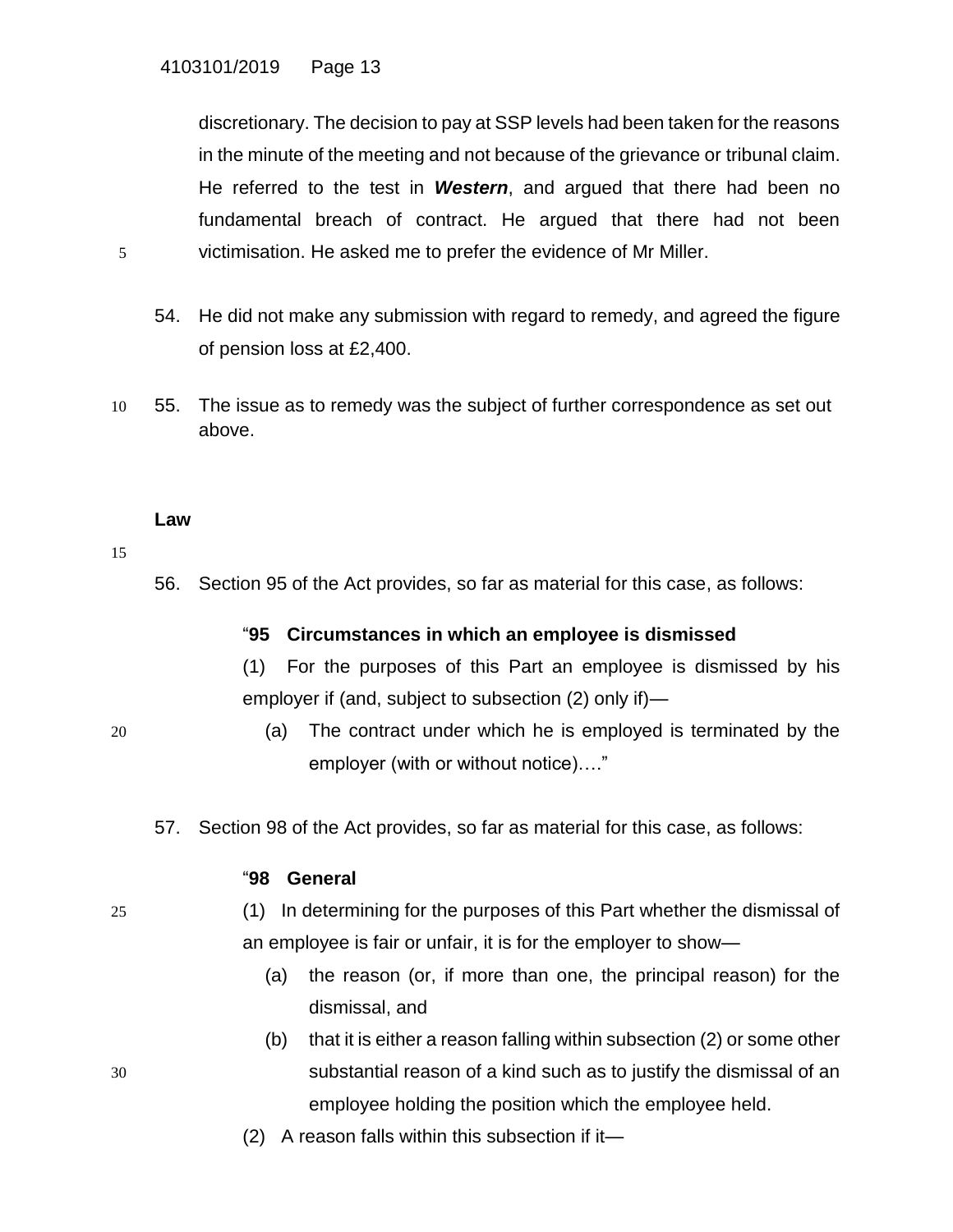- (a) relates to the capability or qualifications of the employee for performing work of the kind which he was employed by the employer to do,
- (b) relates to the conduct of the employee,
- 5 (c) is that the employee was redundant, or
	- (d) is that the employee could not continue to work in the position which he held without contravention (either on his part or on that of his employer) of a duty or restriction imposed by or under an enactment.
- 10 ……………

(4) Where the employer has fulfilled the requirements of subsection (1), the determination of the question whether the dismissal is fair or unfair (having regard to the reason shown by the employer)—

- (a) depends on whether in the circumstances (including the size and 15 administrative resources of the employer's undertaking) the employer acted reasonably or unreasonably in treating it as a sufficient reason for dismissing the employee, and
	- (b) shall be determined in accordance with equity and the substantial merits of the case."......................

- 20
- 58. Section 104 provides that an employee shall be regarded as unfairly dismissed if the reason, or if more than one the principal reason, for the dismissal is that the claimant brought proceedings to enforce a relevant statutory right, or alleged that the employer had infringed such a right.
- 25
- 59. Section 13 of the Act makes provision for a right not to suffer a deduction from wages, with exceptions listed in section 14. Wages are defined in section 27 to include "any sums payable to the worker in connection with his employment… whether payable under his contract of employment or otherwise". The right to 30 make a claim to a Tribunal is provided for in section 23.
	- 60. The onus of proving a dismissal where that was denied by the respondent falls on the claimant. From the case of *Western Excavating Ltd v Sharp [1978]*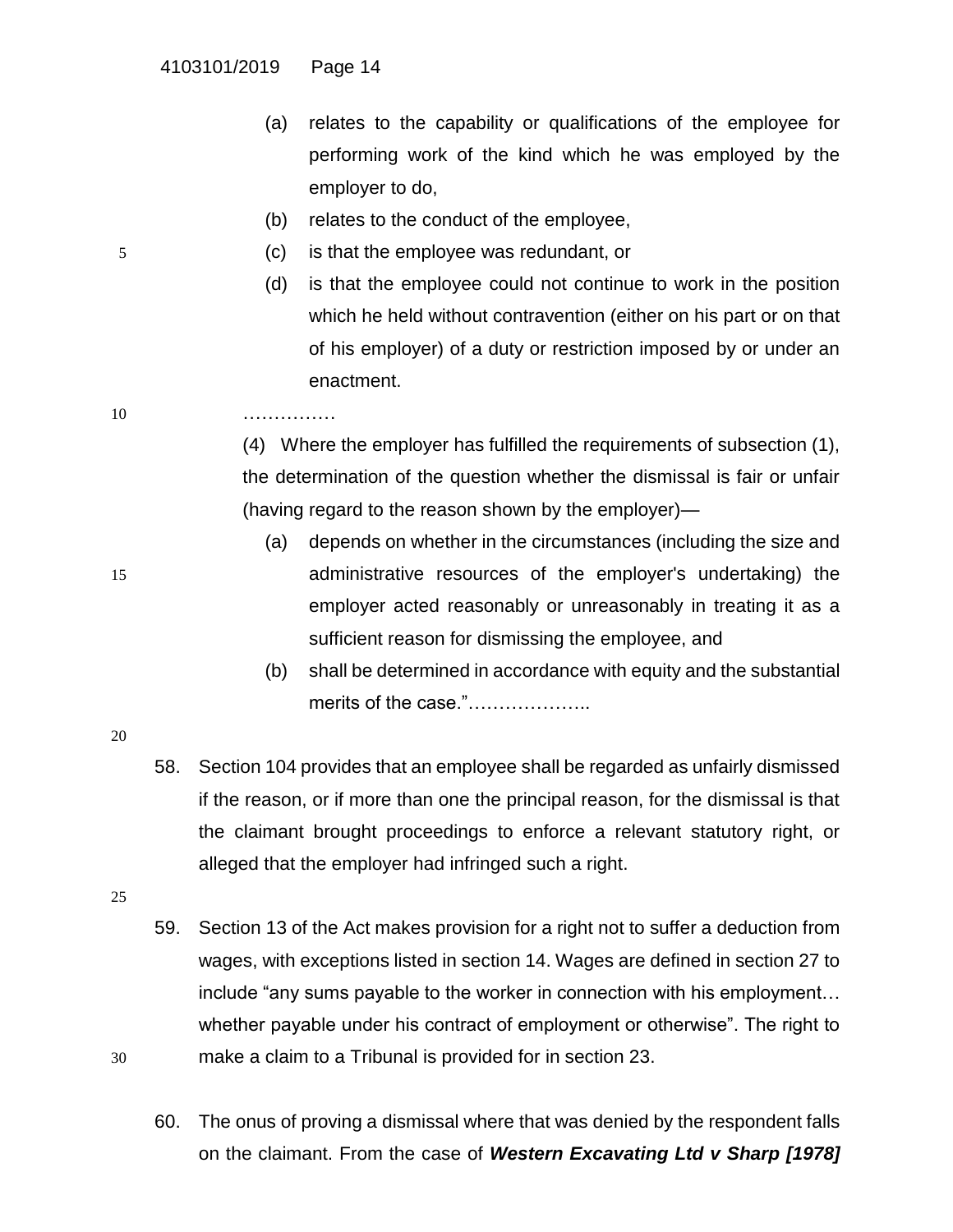*IRLR 27* followed in subsequent authorities, in order for an employee to be able to claim constructive dismissal, four conditions must be met:

- (1) There must be a breach of contract by the employer, actual or anticipatory.
- 5 (2) That breach must be significant, going to the root of the contract, such that it is repudiatory.
	- (3) The employee must leave in response to the breach and not for some other, unconnected reason.
- (4) She must not delay too long in terminating the contract in response 10 to the employer's breach, otherwise she may have acquiesced in the breach.
- 61. In every contract of employment there is an implied term derived from *Malik v BCCI SA (in liquidation) [1998] AC 20*, which was slightly amended 15 subsequently. The term was held in *Malik* to be as follows:

"The employer shall not without reasonable and proper cause conduct itself in a manner calculated and likely to destroy or seriously damage the relationship of confidence and trust between employer and employee."

20 62. In *Baldwin v Brighton and Hove City Council [2007] IRLR 232* the EAT held that the use of the word "and" following "calculated" in the passage quoted above was an error of transcription of the previous authorities, and that the relevant test is satisfied if either of the requirements is met such that the test should be "calculated or likely". That was reaffirmed by the EAT in **Leeds**  25 **Dental Team Ltd v Rose [2014] IRLR 8**:

"The test does not require a Tribunal to make a factual finding as to what the actual intention of the employer was; the employer's subjective intention is irrelevant. If the employer acts in such a way, considered objectively, that his conduct is likely to destroy or seriously damage the 30 relationship of trust and confidence, then he is taken to have the objective intention spoken of…"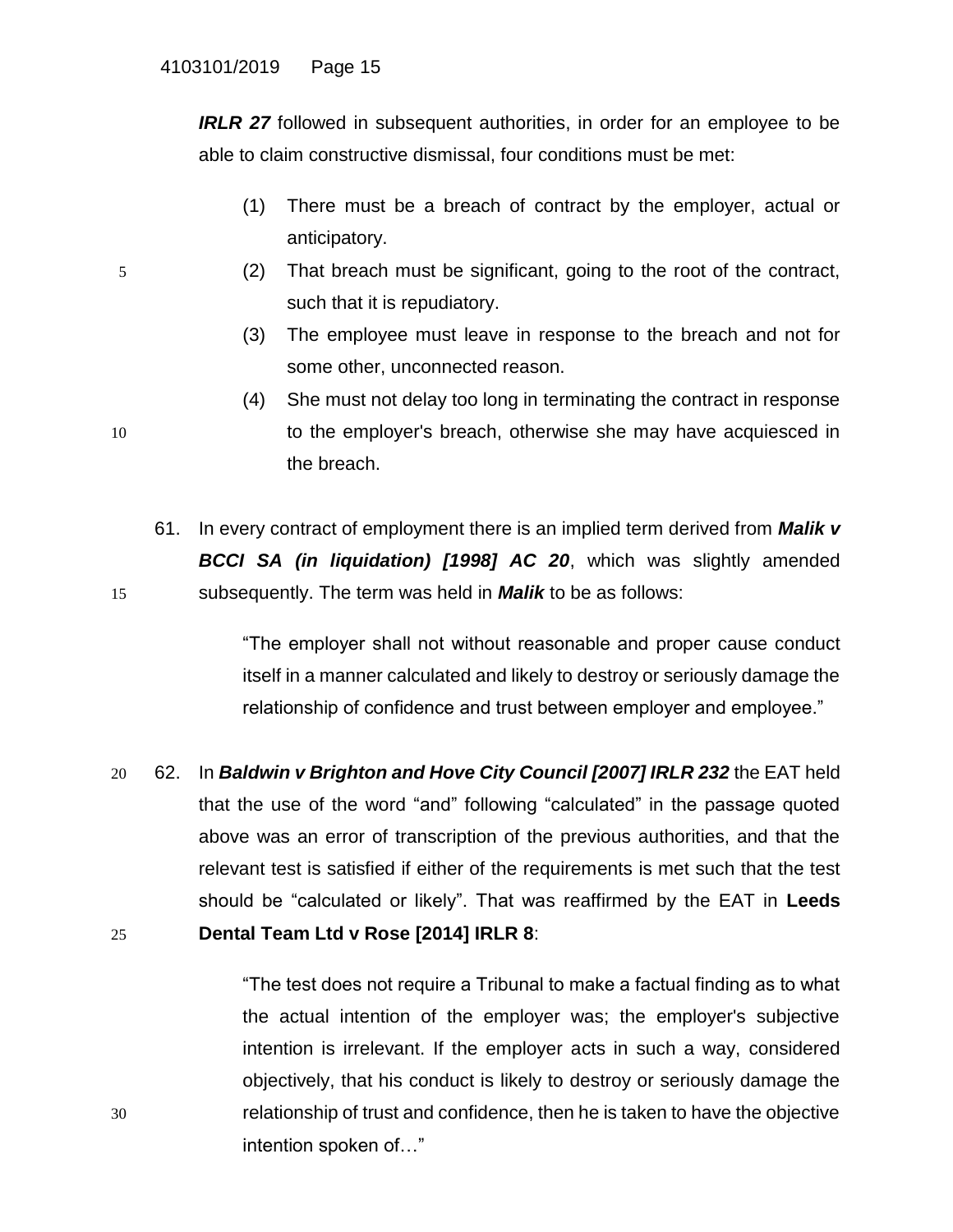63. More recently in *Kaur v Leeds Teaching Hospitals NHS Trust [2018] EWCA Civ 978* the Court of Appeal gave guidance in what are "last straw" cases which included as one of the tests to apply whether there was a course of conduct 5 comprising several acts and omissions which, viewed cumulatively, amounted to a repudiatory breach of the implied term of trust and confidence.

#### 10 **Discussion**

#### *Observations on the evidence*

- 64. I considered that the claimant was very moderate, reserved and convincing in 15 her evidence. She was clear as to what had happened. She set out her understanding as to why she was entitled to sick pay, that she had been told that the Shetland Islands Council policy had been adopted by voluntary organisations including the respondent, and then applied to Mr Molloy, her predecessor who had been absent for a year, Mrs Fraser and herself. She 20 explained the conversation with Mr Miler on 7 January 2019, and was adamant that she had not used foul language, which she did not do, but accepted that she had been angry. She explained clearly why she had resigned her employment.
- 25 65. Mr Miller's evidence was less convincing. He was not able to recall the full details of the conversation with the claimant on 7 January 2019. He could not recall for example what he had said about the involvement of Mr Duncan of the Council in that discussion. The minute of the meeting on 10 January 2019 noted that the decision was unanimous, but he accepted in cross examination 30 that it was unfair, and said that he had disagreed with it at the time, and thought it unfair to back date the reduction in pay, and had stated that during the meeting. His evidence was not consistent with that minute and its reference to a unanimous decision. He stated that he had been aware of the letter to staff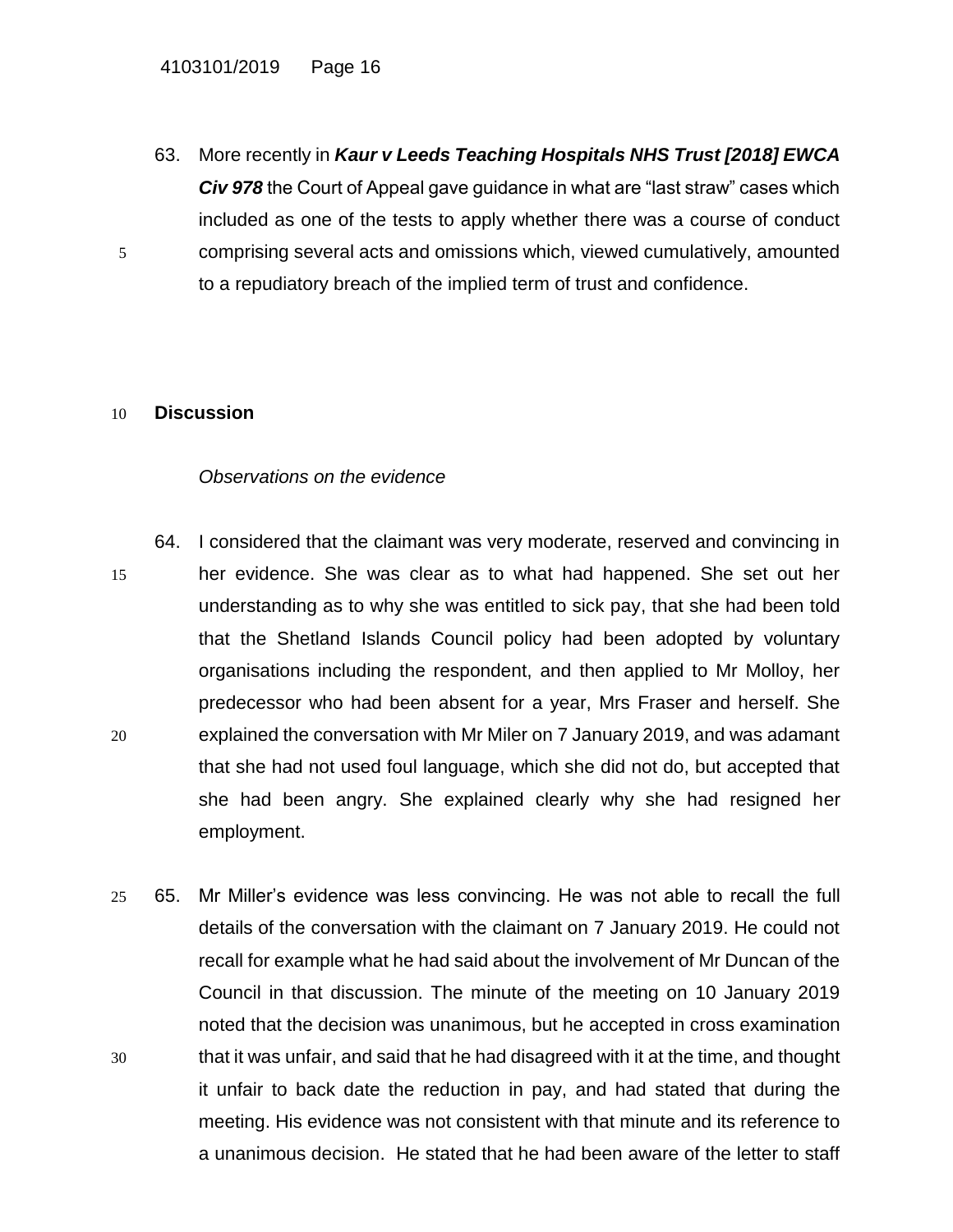sent after the employment terminated, and agreed with it, but it stated wrongly that the claimant had been absent for nearly a year, when the absence had been from 30 July 2018 to 10 January 2019 at that point, referred to her post as "Joint Manager" and that Mrs Fraser had been covering that for that period. 5 That contrasted starkly with the position taken in the earlier hearing that the claimant had continued in her original role, and was also a change of title from that noted in the minute of the meeting of 17 April 2018 which was "Joint Coordinator". The minute of the meeting had further referred to the advice of one of those present that Mr Miller keep a detailed written record of that phone call, 10 but no such written record was produced to the Tribunal.

66. Where there was a conflict of evidence, I generally preferred the evidence of the claimant. I comment separately on the issue of the alleged victimisation, being the claim under section 104, below.

15

# *(I) Was the claimant dismissed?*

- 67. The claimant argues that there have been fundamental breaches of her 20 contract of employment by the unilateral imposition of new terms, both as to title and role in April 2018, and as to payment when off sick from December 2018 which were both made on a retrospective basis. Separately the claimant argues that the reduction in pay was a final straw, which together with the earlier issues, including the failure to address her grievance in accordance with 25 policy, entitled her to resign as being in breach of the implied term as to trust and confidence. She did so in response to the breach, and did not unduly delay.
- 68. I consider that she is correct in making those claims. I consider firstly that there was a material change to her terms and conditions proposed by changing her 30 role from sole manager/ co-ordinator, managing staff including Mrs Fraser, to that of joint co-ordinator. There were material changes effected by that, not purely cosmetic ones to title. Duties were to be divided between them. That inevitably meant taking some away from the claimant. She was justified in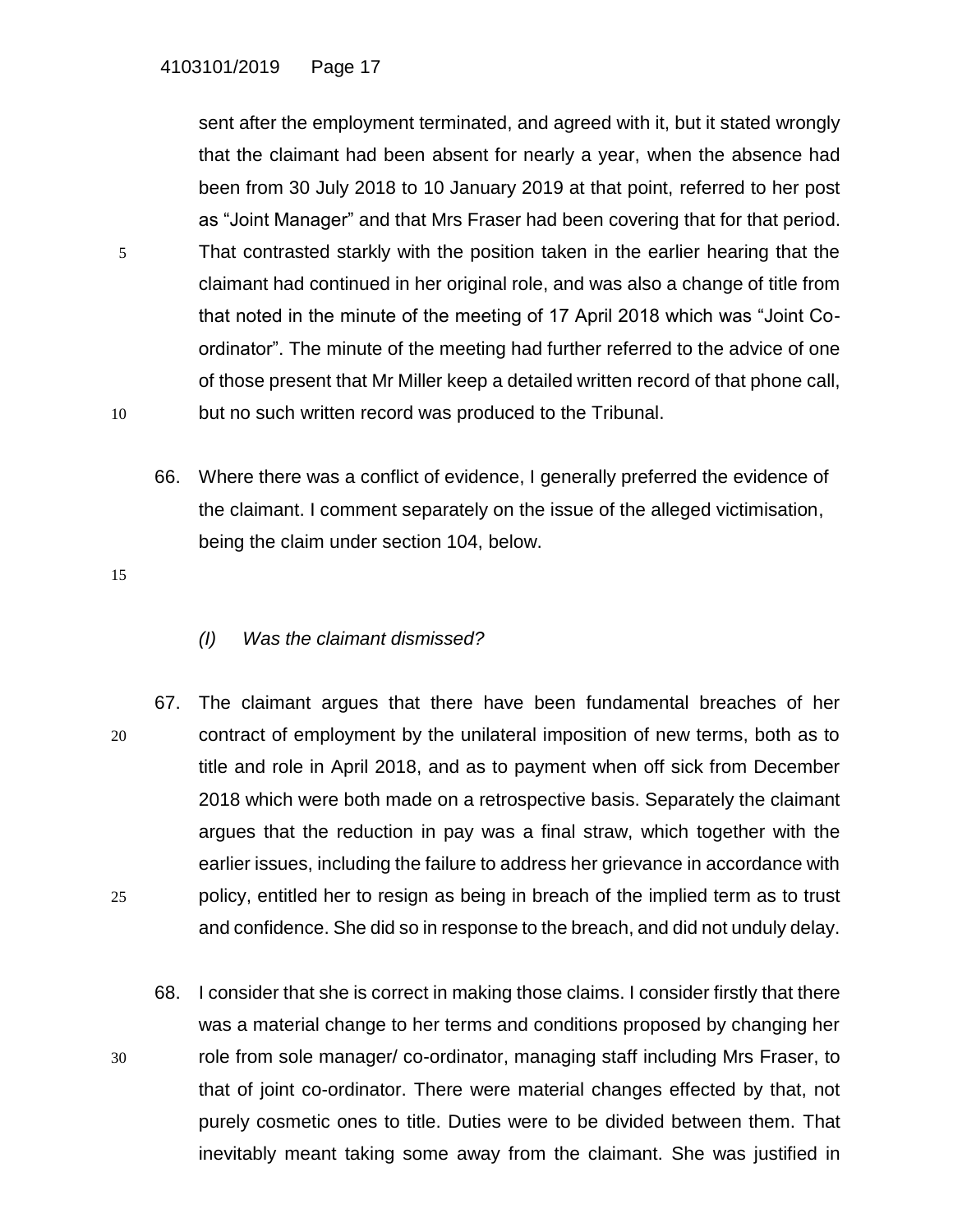considering that that would happen, and it is borne out by the letter with the appeal decision which refers to sharing of responsibilities – those responsibilities being those undertaken by the claimant alone originally.

- 5 69. It was surprising that despite the reference to seeking joint agreement in that letter, no attempt to do so was made. Whilst the claimant was off work ill, that did not prevent that issue being discussed, and it is notable that the absence did not prevent the respondent deciding to make another change to the claimant's terms and conditions of work, in relation to pay.
- 10
- 70. I consider secondly that the decision to reduce pay to SSP levels, and impose that retrospectively, was in breach of contract, and in relation to the level of pay that breach was material. Firstly I accepted the claimant's evidence that the Council policy on sick pay was adopted. That was supported by her evidence, 15 including what was said by Mrs Hughson of Shetland Voluntary Action that it had been adopted across the sector in that field, and the application of it for Mr Molloy, Mrs Fraser and for the claimant herself at earlier stages. Secondly, whilst it was said that these were discretionary decisions, no written evidence of that, such as board minutes or letters to the employees concerned, was 20 tendered. Thirdly, when the claimant went off ill on 30 July 2018, it was not suggested to her at that stage that the payment of full pay was discretionary. Fourthly, the letter to her reporting the decision sought to found on financial reasons for the change, which supported the impression that the rationalisation for the decision was given long after the absence had started, and had not 25 been the case at the time the absence commenced. Fifthly the statement of terms and conditions was not the contract of employment, although it was evidence as to it, and in any event it did not have any specific provision as to sick pay, for example stating that SSP was payable. Finally, the Council policy for pension was adopted, and they were the primary funder of the respondent. 30 The weight of evidence was clearly that the terms on sick pay from the council policy had been adopted.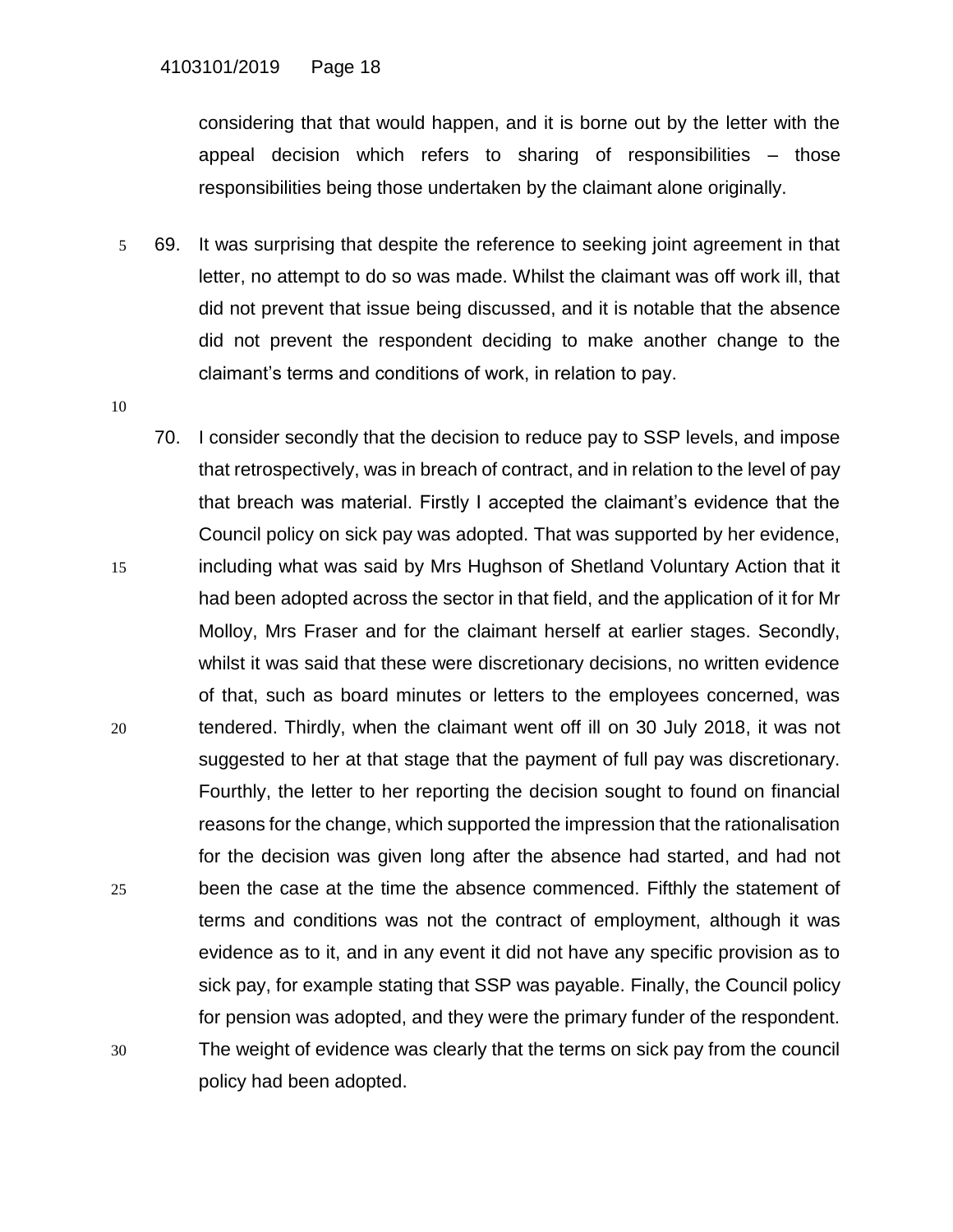- 71. Thirdly there was I consider no basis in law to entitle the respondent to reduce pay at that point, given that pay had been maintained initially from the start of that absence, on such a unilateral and retrospective basis. The lack of specific mention in the terms of employment of what is to be paid during absence is not 5 I consider a sufficient basis to do so. The practice of paying full pay that had been adopted previously, and the understanding at least that the council policy had been adopted, together with the complete absence either of evidence of the claimant being informed that payment of sick pay from when she went off ill on 30 July 2018 was discretionary, or of any board minute or similar granting 10 discretionary sick pay or setting out how the exercise of any discretion would be made, led me to conclude that payment of sick pay under the Council policy was a legal obligation, and payable to the claimant as that term is used in section 13 of the 1996 Act. The breach was I consider a material one.
- 15 72. Even if there was no breach of specific contractual terms, the sequence of events did entitle the claimant to resign on the basis that there had been a final straw which led to a breach of the implied term as to trust and confidence set out above. What led to that final straw included the change to terms imposed unilaterally with effect from 1 April 2018 and without any consultation with her, 20 the grievance which was not dealt with by having a meeting with her to find out about it, an appeal in relation to the grievance which paid at best cursory attention to the basis of it from the terms of the appeal letter (failing to address the detail of the argument for the claimant), the failure to engage in any discussion over new terms of contract or a job description after the Tribunal 25 Judgment was issued, despite the seeking of agreement being referred to in the letter of appeal decision, and the imposition of reduced pay to SSP levels by decision intimated on 11 January 2019 but purportedly effective on 1 December 2018. Such acts collectively cannot sensibly do other than undermine trust and confidence so completely as to lead to a breach of the 30 implied term as explained in the case law cited above. It entitled the claimant to resign.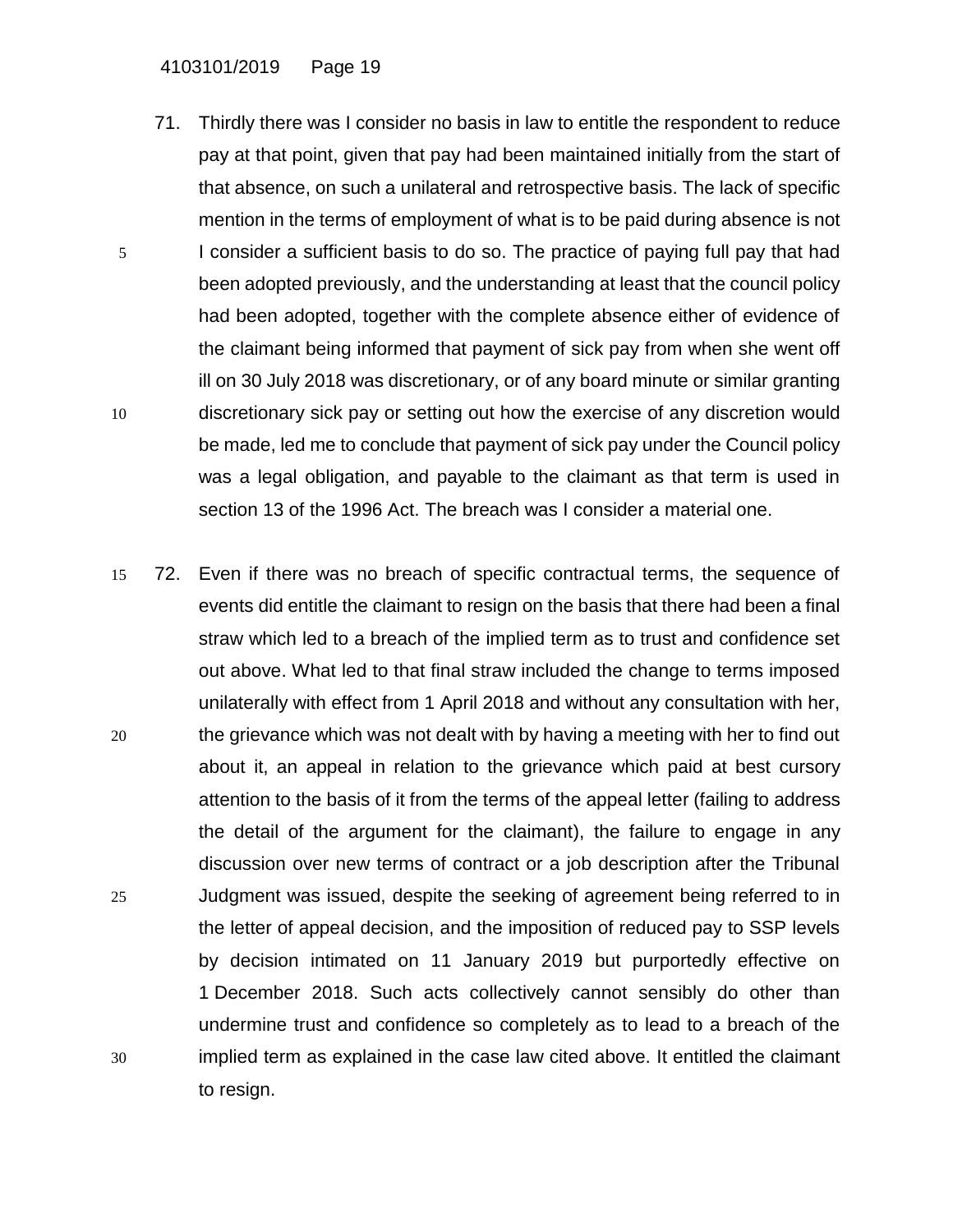73. She did resign in response, and did so within 9 days of receiving the letter. It was not suggested that that delay was material, and Mr Robertson was right not to do so. I therefore find that the claimant was dismissed

# *(i) Was the dismissal unfair?*

- 74. I then considered the fairness of the decision. A dismissal that is constructive can nevertheless be a fair dismissal. There is no onus on either party in seeking 10 to show that there was either fairness or unfairness. Firstly no argument over what a fair reason for the conduct complained of was put forward. The best that could be said that it was for a measure of advance planning and in light of the financial circumstances, which might potentially amount to some other substantial reason. Secondly , no real argument was made by the respondent 15 that the circumstances were those of a fair dismissal. That was I consider understandable. There was a complete absence of consultation, either on the issue of the new job title, and related duties, or the proposal to change pay from full to SSP, and to seek to do so retrospectively. Had there been, the claimant would have referred to the contractual position at the very least, as 20 she later did in her resignation letter. There was also a complete absence of consultation on the issue of why the claimant had not attended the appointment. Had there been, the failure to inform her of it would have emerged. She would also have responded to the allegation of having used foul language, and would have denied doing so. Consultation is a fundamental 25 element of fairness. It was simply absent in this case. No explanation was tendered for that, and none was apparent from the evidence led.
	- 75. On both procedural and substantive grounds I concluded that the dismissal was clearly unfair.
- 30

5

*(ii) Was the dismissal for asserting a statutory right?*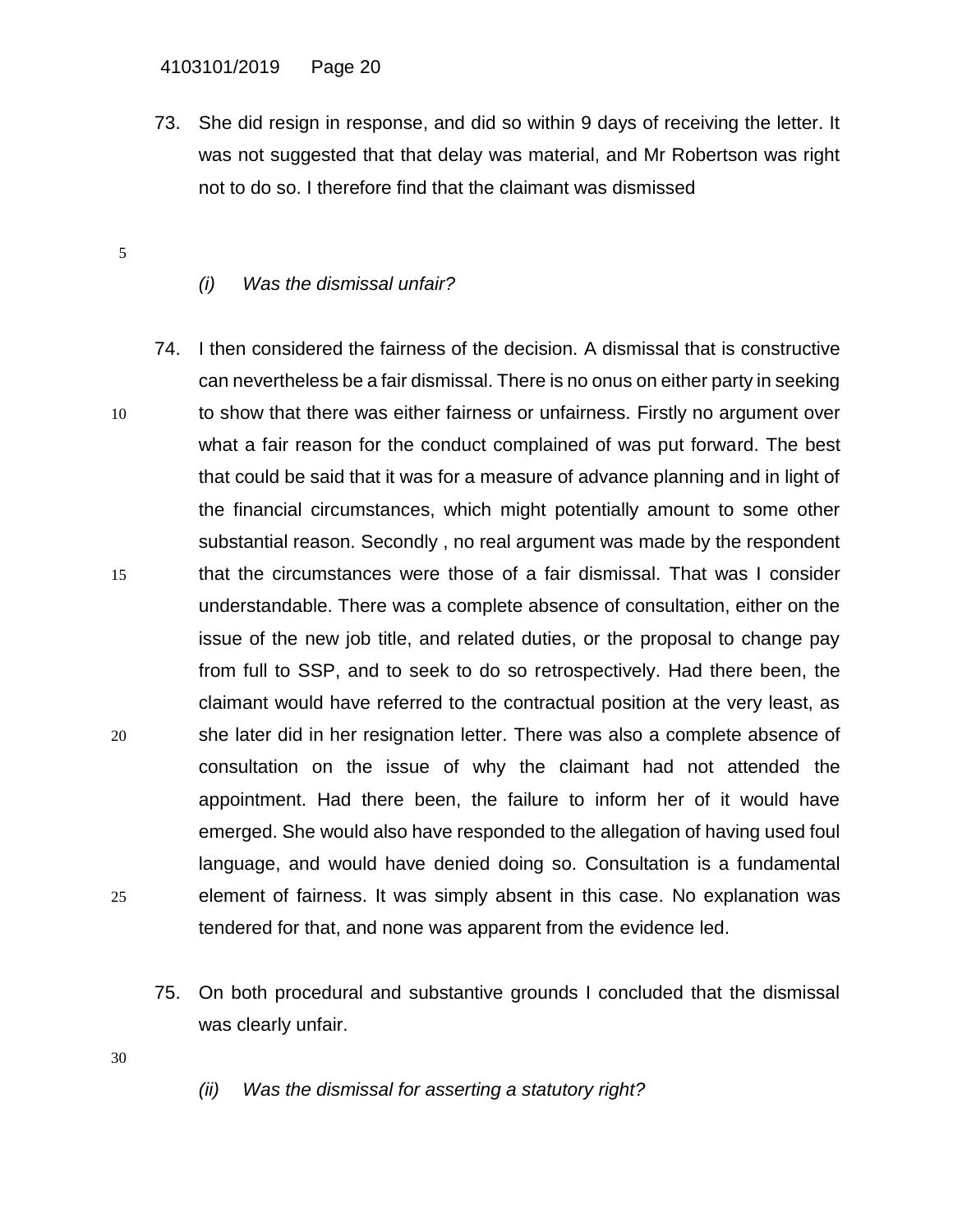- 76. The separate issue is that of victimisation, under section 104 of the Act. For that claim to succeed, the sole, or if more than one the principal reason for the act complained of that leads to the dismissal must be the commencement of proceedings or other assertion of statutory right. The onus is on the claimant.
- 77. Whilst the decision followed the Tribunal Judgment and was taken in that overall context, I am satisfied that the reason for the action, misguided though it was, was the concern over the claimant's working for another employer and perception of having failed to attend the OH appointment, coupled with the 10 concern over the respondent's financial position and the belief that there was no contractual entitlement to full pay when off through ill health. The respondents were wrong to have acted as they did, but I do not consider that the grievance or Claim originally pursued were the reason, or principal reason, for the decision made. I have accordingly dismissed the claimant's claim under

15 section 104 of the Act.

# *(iii) Was there an unlawful deduction from wages?*

- 20 78. For the reasons set out above, I consider that there had been an unlawful deduction from wages under the terms of section 13 of the Act. It was separately a material breach of contract.
	- *(iv) Remedy*
- 25
- 79. The claimant had produced a schedule of loss, on which she gave very brief evidence, to which Mr Robertson had not taken objection in cross examination. The figure given in submission as to pension loss of £2,400 was accepted. Following the correspondence to which I have referred above, a revised 30 calculation of loss was produced, and its terms agreed.
	- 80. The claimant had worked on the bank as a nurse during employment with the respondent and it was appropriate to take no account of the income from that

5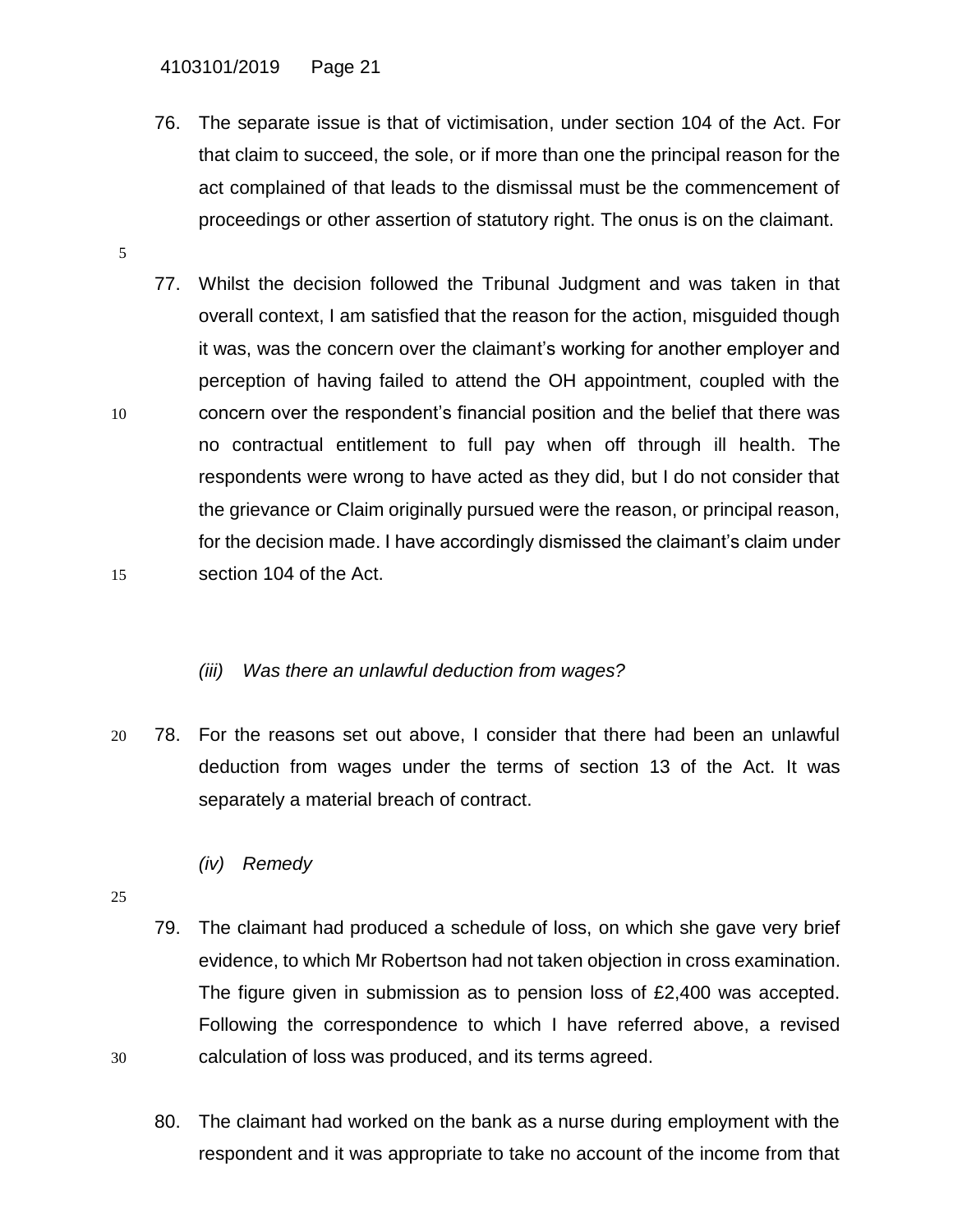source. The claimant had obtained new employment in three respects. I am satisfied that she mitigated her loss.

- 81. The basic award I calculate at a different sum to that in the original schedule, 5 and was latterly accepted by the claimant as the accurate figure. The basic award is £7,181.55.
- 82. In respect of the compensatory award, the period of loss sought is from dismissal to November 2019. In the circumstances that is reasonable. The loss 10 of earnings is said to be said to be £10,393.10, the pre-termination earnings for that period, less the earnings anticipated for the period of loss, which after revisal have been estimated at £2,112. That produces a net loss of £8,281.10.
	- 83. To that is added the agreed pension loss figure of £2,400.
- 15
- 84. The total compensatory award is £10,681.10.
- 85. The award for unfair dismissal I make is thus in the total sum of £17,862.65.
- 20 86. The claim for unlawful deduction from wages is for the period from 1 December 2018 to date of termination and is in the sum of £1,228.94.
	- 87. The claimant did not receive any benefits and the recoupment provisions do not therefore apply.
- 25

# **Conclusion**

88. The claimant was constructively dismissed, that was unfair, she suffered an unlawful deduction from wages, but she was not dismissed for asserting a 30 statutory right under section 104 of the Act, and I require to dismiss the Claim made under that section.